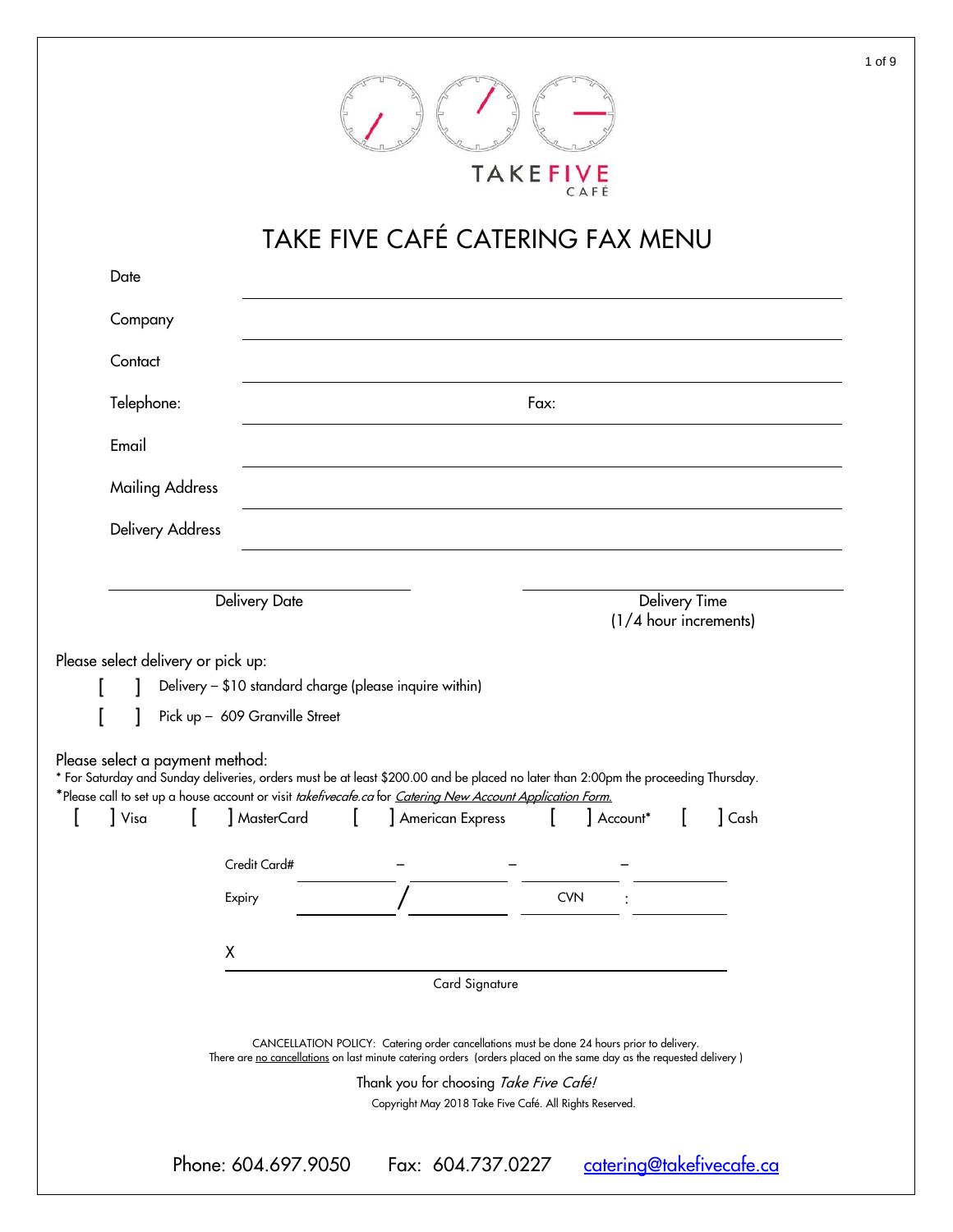## TAKE FIVE CAFÉ FAX CATERING MENU

## BREAKFAST

# SERVICE<br>per person

|                                                                    |                            | $P^{\bullet}$ . $P^{\bullet}$ . $P^{\bullet}$ . |
|--------------------------------------------------------------------|----------------------------|-------------------------------------------------|
| :Arvica<br>utensils<br>l disposable<br>plates<br>.<br>וסכ<br><br>. | $\sim$<br>$\cdot$ 4 $\sim$ |                                                 |

## COMBO

minimum order of 4| price on a per person basis

| health conscious   toasted bagels, yogurt granola cups or fruit cups, chilled juice or bottled water            |  |  |
|-----------------------------------------------------------------------------------------------------------------|--|--|
| add cream cheese to bagels                                                                                      |  |  |
| continental   baked goods, individual fruit cups, chilled juice or bottled water                                |  |  |
| hot + wholesome   assortment of English muffin breakfast sandwiches, fruit cups, chilled juice or bottled water |  |  |

## HOT SELECTION

grilled & served warmed

## breakfast sandwiches

| egg white + cheddar with tomato mayo on a whole wheat english muffin                                                         |      |  |
|------------------------------------------------------------------------------------------------------------------------------|------|--|
| $\mathsf{C}$ egg + <code>honey</code> ham $\mathsf{C}$ with cheddar <code>cheese</code> + mayo on an original english muffin |      |  |
| vegetarian   roasted peppers, spinach + gouda on a whole wheat english muffin                                                |      |  |
| egg + bacon   with provolone cheese + tomato mayo on a regular english muffin                                                | 5.75 |  |

## breakfast wraps \$6.95 each

| $\frac{1}{2}$ breakfast wrap $\mid$ scrambled eggs, bacon, cheddar cheese, green onion + ketchup in a flour tortilla |  |
|----------------------------------------------------------------------------------------------------------------------|--|
| , mexican breakfast wrap   scrambled eggs with salsa, black beans, cilantro, cheddar cheese in a jalapeno tortilla   |  |
| vegetarian breakfast wrap   scrambled eggs, cheddar cheese, spinach, green onion + ketchup on a whole wheat wrap     |  |

## COLD SELECTION

## individual cups

| oatmeal   quick rolled oats, dried cranberries, apricots + raisins                      | 3.25 |  |
|-----------------------------------------------------------------------------------------|------|--|
| deluxe fruit cup   assortment of fresh seasonal fruit                                   | 5.00 |  |
| yogurt $+$ almond granola cup $\vert$ with French vanilla yogurt, peach $+$ raspberries | 5.00 |  |

| group bowls small serves 8-10 large serves 11-15                            | small | large |  |
|-----------------------------------------------------------------------------|-------|-------|--|
| deluxe fruit bowl assortment of fresh seasonal fruit                        | 30.00 | 50.00 |  |
| yogurt + almond granola cup with French vanilla yogurt, peach + raspberries | 30.00 | 50.00 |  |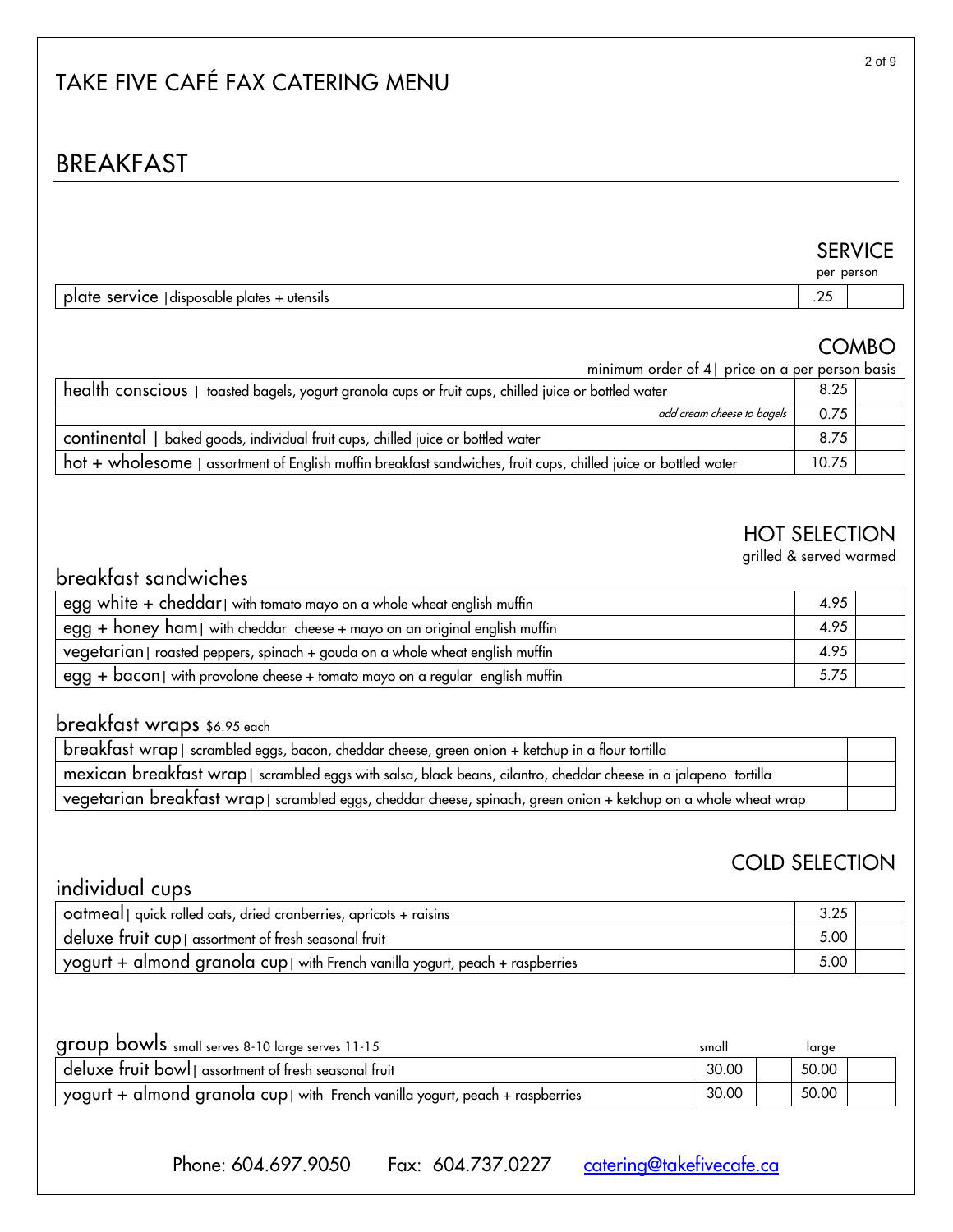## BAKER'S SELECTION

## muffins 2.75 each

| assortment of muffins                                                                                                                                                            | mini muffins   baker's assortment of a dozen<br>10.25                                  |  |
|----------------------------------------------------------------------------------------------------------------------------------------------------------------------------------|----------------------------------------------------------------------------------------|--|
| apple raisin $ $ with apples, raisins $+$ cinnamon                                                                                                                               | maple walnut   walnuts + maple topped with walnut streusel                             |  |
| banana chocolate chip   banana muffin, chunks<br>chocolate, garnished with sliced bananas                                                                                        | morning glory   with carrots, apples, raisins, coconut                                 |  |
| banana walnut   a traditional favourite with chunks of<br>$\cot$ + $\frac{1}{2}$ oat + $\frac{1}{2}$ low fat + includes applesauce, oats, cranberries<br>+ blueberries<br>banana |                                                                                        |  |
| blueberry   plump blueberries + yogurt, make this<br>orange cranberry   moist muffin filled with cranberries +<br>infused with orange zest.<br>muffin extra moist                |                                                                                        |  |
| lemon triple berry   moist yogurt muffin infused with<br>lemon zest + loaded with raspberries, cranberries<br>+blueberries.                                                      | sugar free fruit muffin   a blend of dates, raisins +<br>cranberries topped with seeds |  |
| lemon poppyseed   with fresh lemon zest +<br>poppyseeds                                                                                                                          | <i>vegan</i> cherry chocolate   walnuts compliment this<br>delicious combination       |  |

## gluten friendly muffins 3.25 each

| Fruit + nut   grated carrots, apples, coconut, raisins, cranberries, apricots, almonds, walnuts, flax seeds + sunflower seeds + |  |
|---------------------------------------------------------------------------------------------------------------------------------|--|
| zucchini chocolate chip   grated zucchini, chocolate chip, apples, walnuts + vanilla                                            |  |

### breakfast cookie 2.75 each

breakfast cookie | a healthy combination of oats, dried apples, flax + pumpkin seeds, cranberries, dates + almonds

#### nature bar 3.00 each

nature bar | cornflakes, almonds, sesame seeds, flax seeds, pumpkin seeds, raisins + cranberries

#### scones

| blueberry   house made scone loaded with blueberries                | 3.25 |  |
|---------------------------------------------------------------------|------|--|
| cranberry lemon   cranberry + lemon zest topped with a sugary crust | 3.25 |  |
| savoury cheese   cheddar cheese, chives + red peppers               | 3.25 |  |
| blueberry cranberry   topped with lemon glaze                       | 3.25 |  |
| ginger   fresh ginger, candied ginger + currants                    | 3.25 |  |

| loaves          | slice                    |                       | slice |  |
|-----------------|--------------------------|-----------------------|-------|--|
| banana          | <b>75</b><br>C.<br>2.7 J | banana chocolate chip | 3.00  |  |
| lemon           | 75<br><b>A</b><br>z. i   | banana walnut         | 3.00  |  |
| lemon poppyseed | 75<br>z. i               | energy loat           | 3.00  |  |

#### croissants

| classic                                | 3.00                                 | almond                        | $\Omega$<br>J.LJ  |  |
|----------------------------------------|--------------------------------------|-------------------------------|-------------------|--|
| chocolate filling<br>chocolate<br>dark | $\sum_{i=1}^{n}$<br>~<br><b>U.LU</b> | cheese<br><b>SWISS</b><br>ham | $\sim$ 00<br>J.UU |  |

### bagels 2.25 each \*\*add cream cheese .75

| assortment of bagels | plain       |  |
|----------------------|-------------|--|
| blueberry            | onion       |  |
| multigrain           | sesame seed |  |

\*Please be advised, our products are prepared in a facility that also handles nuts + tree nuts.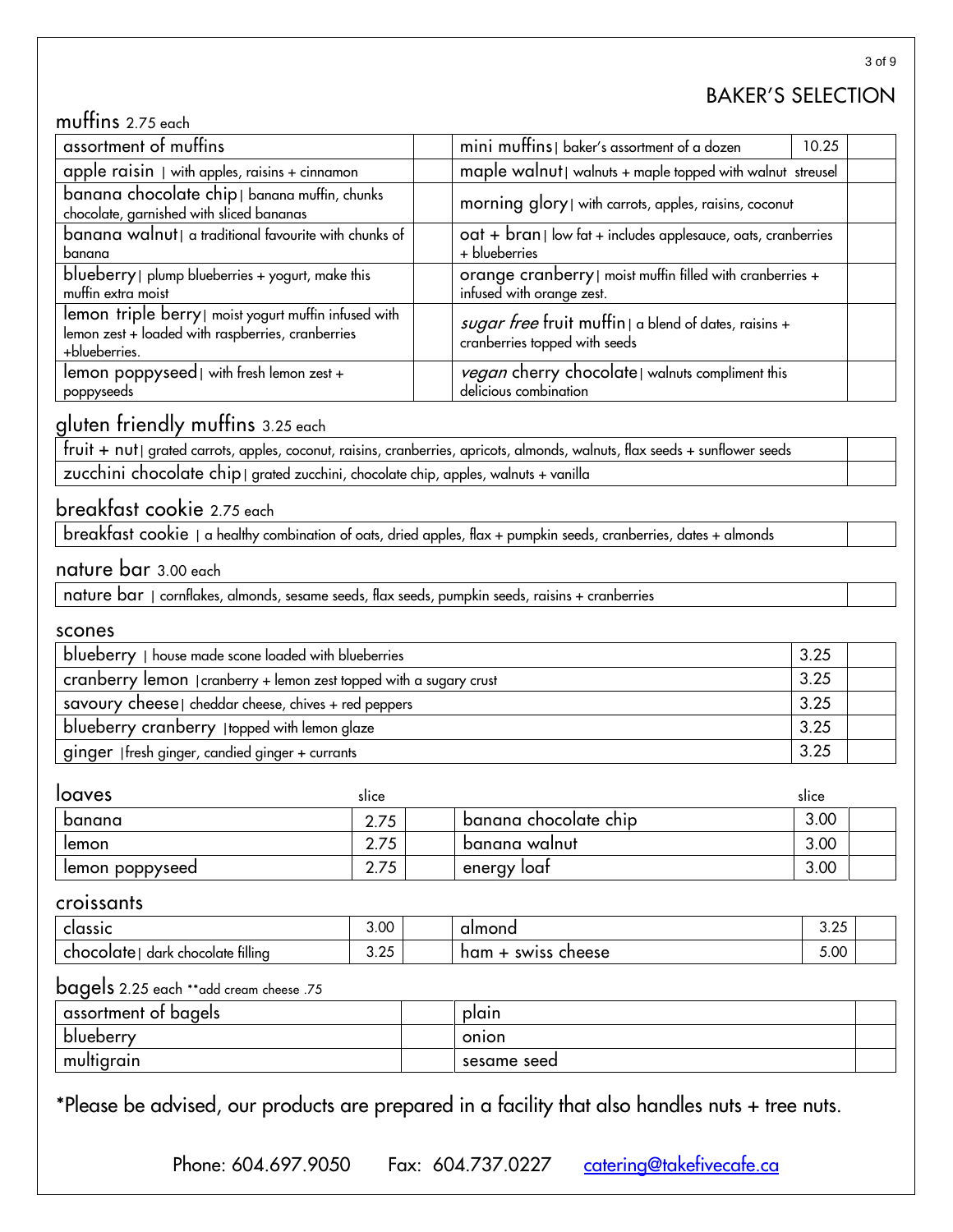## LUNCH

## COMBO

minimum order of 6| price on a per person basis

|                                                                                                 | panini & wraps are served cold |  |
|-------------------------------------------------------------------------------------------------|--------------------------------|--|
| corporate - panini/wraps, cookies + chilled soft drinks                                         | 13.00                          |  |
| executive -green, greek or caesar salad, panini/wraps, cookies or bars + chilled soft drinks    | 18.50                          |  |
| tycoon - green or caesar salad, panini/wraps, fruit cups, cookies or bars + chilled soft drinks | 21.00                          |  |
| italian - caesar salad, a selection of pasta, baguette, fresh fruit + chilled soft drinks       | 22.00                          |  |

soup 4.95 10 oz (minimum order of 10 per flavor)

| broccoli cheddar   creamy blend of broccoli + aged cheddar cheese                                 |  |
|---------------------------------------------------------------------------------------------------|--|
| butternut squash   roasted with ginger, garlic + finished with coconut milk                       |  |
| chicken noodle   home-style chicken soup with braised chicken, noodles + vegetables               |  |
| lamb barley   braised lamb shoulder, barley, onions, celery + carrots in a lamb broth             |  |
| manhattan clam chowder   rich tomato broth with clams + vegetables                                |  |
| minestrone   hearty Italian soup with mixed beans, vegetables + split green peas                  |  |
| mushroom + smoked bacon $  \circ \text{b} \rangle$ a blend of mushrooms + cream with smoked bacon |  |

## salad

| small group serves $4 - 6$ large group serves $8 - 10$<br>salad dressings are served on the side                                           | single                |                       | small<br>group | large<br>group |  |
|--------------------------------------------------------------------------------------------------------------------------------------------|-----------------------|-----------------------|----------------|----------------|--|
| caesar salad   romaine lettuce, olive, cherry tomato, croutons, parmesan cheese<br>+ classic caesar dressing                               | 7.25                  |                       | 27.00          | 49.00          |  |
| caesar salad with grilled chicken                                                                                                          | 8.75                  |                       | 38.00          | 70.00          |  |
| mixed greens   with soy beans, carrots, sunflower + pumpkin seeds, cherry<br>tomato + dried cranberries with lemon raspberry vinaigrette   | 6.75                  | $\tilde{\phantom{a}}$ | 27.00          | 49.00          |  |
| greek salad   cucumber, roma tomatoes, ricotta cheese + balsamic vinaigrette                                                               | $\tilde{\phantom{a}}$ | $\tilde{}$            | 28.00          | 49.00          |  |
| spinach salad   baby spinach, cherry tomato, fresh ricotta cheese + balsamic<br>vinaigrette                                                | 7.25                  |                       | 27.00          | 49.00          |  |
| spinach salad with grilled chicken   seasoned grilled chicken, baby<br>spinach, cherry tomato, fresh ricotta cheese + balsamic vinaigrette | 8.75                  |                       | 38.00          | 70.00          |  |
| pasta salad   fusili pasta, sundried tomatoes + seasonal vegetables tossed in a<br>pesto dressing                                          |                       | $\tilde{\phantom{a}}$ | 28.00          | 49.00          |  |

| quinoa salad cup   black quinoa, red cabbage, cucumber, spinach, shredded carrots, tomato, basil + red wine<br>vinaigrette | 5.25 |  |
|----------------------------------------------------------------------------------------------------------------------------|------|--|
| italian bean salad   marinated mixed beans, cucumber, peppers, tomato, shredded carrots, spinach + red wine<br>vinaigrette | 5.25 |  |
| $veggies + dip$ seasonal veggies with sriracha yogurt dip                                                                  | 5.25 |  |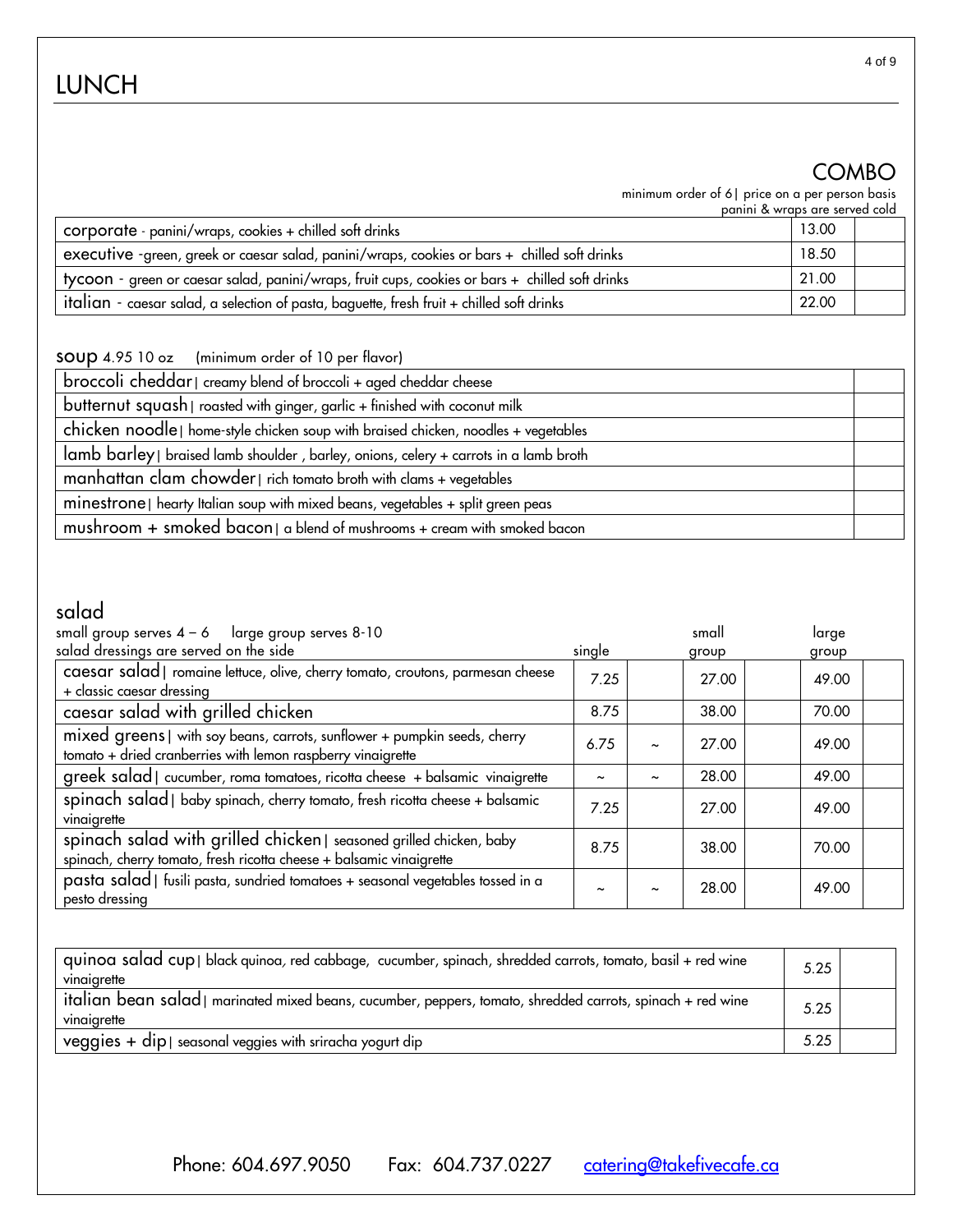## PANINI/WRAP SELECTION

gourmet panini & wraps are sliced in half grilled upon request

#### wraps 7.95

whole wheat wrap available upon request | 1 day advance notice required

chef assortment of wraps

quinoa grilled vegetable|black quinoa, grilled vegetables, spicy yogurt, feta cheese on a spinach tortilla

roasted turkey| oven roasted turkey breast, apple + cranberry compote, walnuts, brie cheese + mustard mayo in a herb tortilla

chicken curry| roasted chicken with curry, a mix of dried cranberries, apricots, raisins, cashews + lettuce

chicken fajita| chicken breast, cheddar cheese, mango + pepper salsa, green onion, chipotle mayo + sour cream

chicken + chorizo wrap| chicken, chorizo sausage, rice, black beans, bell peppers, cilantro, salsa + cheddar cheese on a cheese wrap.

southwestern pulled pork| pulled pork, white rice, black beans, corn, bell peppers, jalapeno salsa, cilantro, cheddar cheese, sour cream in a jalapeno tortilla

#### panini 8.95

whole wheat bread available upon request| 1 day advance notice required

chef assortment of panini

cream cheese veggie | seasonal veggies, cream cheese + sundried tomato on rye bread

roasted veggies| swiss cheese, roasted seasonal veggies, pesto mayo on a multigrain bun

tuna cheddar melt| tuna, capers, onions, parsley, spinach, cheddar cheese + mayo on multigrain bread

italians only| Italian ham, salami, capicolla, provolone cheese, bell peppers + sundried tomato mayo on focaccia

chicken pesto panini| grilled chicken breast, provolone cheese, sundried tomatoes + pesto mayo on foccacia bread

roasted beef | oven-roasted beef, creamy havarti, caramelized onions, mustard, horseradish mayo + arugula on a granary ciabatta

old fashioned ham | ham, swiss cheese, grainy mustard mayo on homemade focaccia

oven roasted turkey| roasted turkey breast, emmental cheese, cranberry chutney + grainy mustard on cranberry sourdough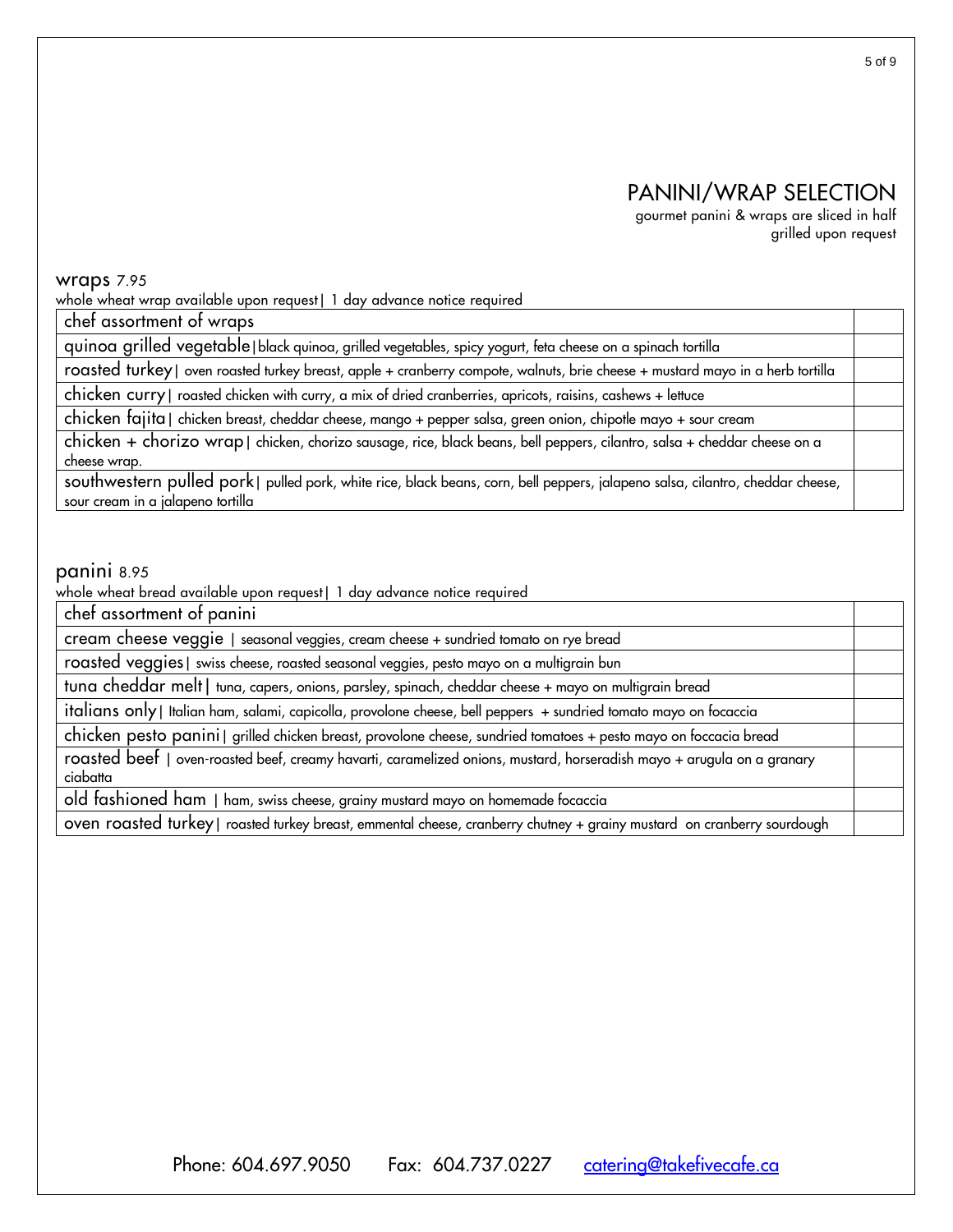## HOT SELECTION

small serves 6 – 8

large serves 12 – 16 1 day advanced notice required by 3pm

pasta 55.00 small 90.00 large

| chorizo farfalle   farfalle pasta, dried chorizo sausage, mushrooms, tomato, basil + parmesan cheese                |  |  |
|---------------------------------------------------------------------------------------------------------------------|--|--|
| meat lasagna   layered with ground beef, veal, tomato + béchamel sauce, ricotta, mozzarella + parmesan cheese       |  |  |
| penne pomodoro   penne tossed with rich tomato basil sauce + finished with extra virgin olive oil + parmesan cheese |  |  |
| rotini pesto   rotini with pesto cream sauce + topped with parmesan cheese                                          |  |  |
| penne with meatballs   penne tossed with rich tomato basil sauce + topped with meatballs + parmesan cheese          |  |  |
| vegetarian lasagna   layered with spinach, tomato, béchamel sauce, ricotta, mozzarella + parmesan cheese            |  |  |
|                                                                                                                     |  |  |

\*Add grilled chicken to any pasta dish

| sides (price per person) |      |  |
|--------------------------|------|--|
| garlic bread slice       | 2.00 |  |
| grilled chicken breast   | 8.95 |  |

## PLATTERS

### platters

| small platter serves $5 - 6$   large platter serves $10 - 12$                                     |       |       |  |
|---------------------------------------------------------------------------------------------------|-------|-------|--|
| 1 day advanced notice required by 3pm                                                             | small | large |  |
| fresh vegetable   assortment of seasonal vegetables + dips                                        | 30.00 | 50.00 |  |
| fresh fruit   assortment of sweet seasonal fruits                                                 | 40.00 | 70.00 |  |
| cheese   assortment of domestic + imported cheese accompanied with a variety of crackers + fruits | 40.00 | 80.00 |  |

Phone: 604.697.9050 Fax: 604.737.0227 [catering@takefivecafe.ca](mailto:catering@takefivecafe.ca)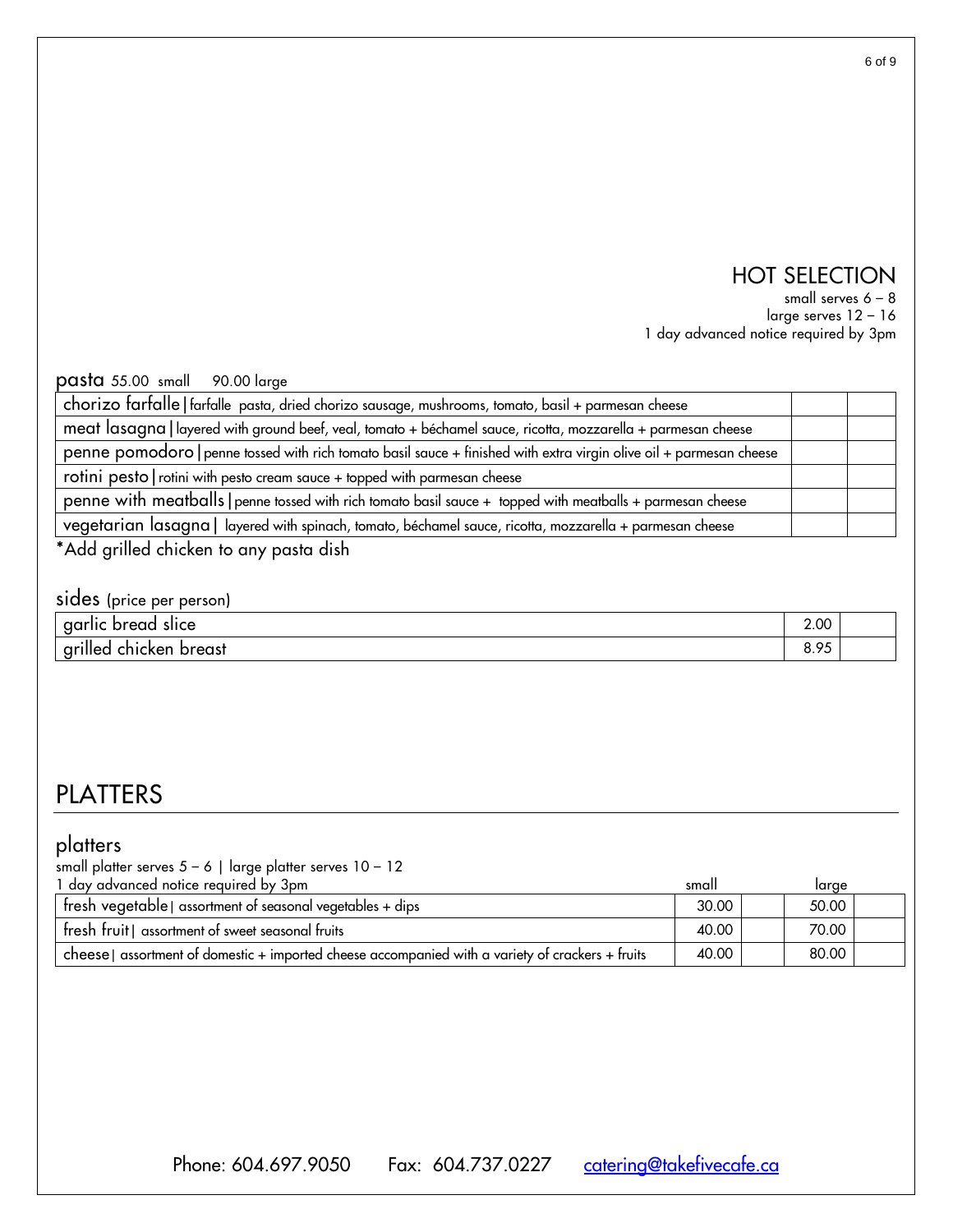## SWEET INDULGENCE

#### bars 3.00 each

| assortment of bars                                                                                                 | lemon bar   a homemade shortbread crust with lemon<br>custard + topped with streusel + shredded coconut. |
|--------------------------------------------------------------------------------------------------------------------|----------------------------------------------------------------------------------------------------------|
| addiction   rolled oats, coconut, toasted pecans,<br>chocolate and dried fruit enhanced with a hint of<br>espresso | nature bar   cornflakes, almonds, sesame seeds, flax seeds,<br>pumpkin seeds, raisins + cranberries      |
| date bar   classis date bar with orange essence,<br>topped with oat crumble.                                       |                                                                                                          |

### more bars 3.25 each

| ' cream cheese fudge brownie bar। moist<br>chocolate fudge brownie with cream cheese swirl. | rocky road bar   delicious combination of marshmallows,<br>chocolate, peanut butter + pecans                           |  |
|---------------------------------------------------------------------------------------------|------------------------------------------------------------------------------------------------------------------------|--|
| oat fudge bar $ a$ rich, chewy combination of oats + $\frac{1}{2}$<br>creamy tudge          | gluten friendly apple crumble bar apple spiced<br>with cinnamon + nutmeg on gluten free pastry topped with<br>streusel |  |

### cookies 2.75 each

| assortment of cookies | macadamia white chocolate           |  |
|-----------------------|-------------------------------------|--|
| breaktast cookie      | oatmeal raisin                      |  |
| chocolate chip        | ginger cookie                       |  |
| double chocolate chip | peanut butter chocolate chip cookie |  |

#### gluten friendly 3.25 each

chocolate chip cookie

## small biscotti 1.75 each

| almond<br>do<br>cnocolate<br>pupie | cranberr<br>.<br>∵noc<br>. те<br>.окие |  |
|------------------------------------|----------------------------------------|--|
|                                    |                                        |  |
|                                    |                                        |  |

## large biscotti 2.75 each

| almond<br>double<br>: chocolate | chocolate cranberry<br>white |  |
|---------------------------------|------------------------------|--|
|                                 |                              |  |

#### sweet treats

| cinnamon twist   puff pastry topped with cinnamon + sugar (6 minimum order)                                        |      |  |  |
|--------------------------------------------------------------------------------------------------------------------|------|--|--|
| rice crispy square   a classic treat made in house.                                                                | 3.00 |  |  |
| mocha coffee cake   a dark chocolate coffee cake with streusel topping                                             | 3.25 |  |  |
| maple pecan danish   maple danish topped with pecans                                                               | 3.25 |  |  |
| raspberry danish   raspberry + cream cheese filling                                                                | 3.25 |  |  |
| carrot cake   moist carrot cake with raisins + coconut, topped with cream cheese frosting                          | 3.25 |  |  |
| cheesecake square   traditional cheesecake filling on a chocolate coconut walnut crust topped with chocolate glaze | 3.25 |  |  |
| apple crostata   spiced apple filling in a light pastry dough                                                      | 3.75 |  |  |
| cinnamon bun   gourmet cinnamon bun topped with cream cheese icing (6 minimum order)                               | 5.00 |  |  |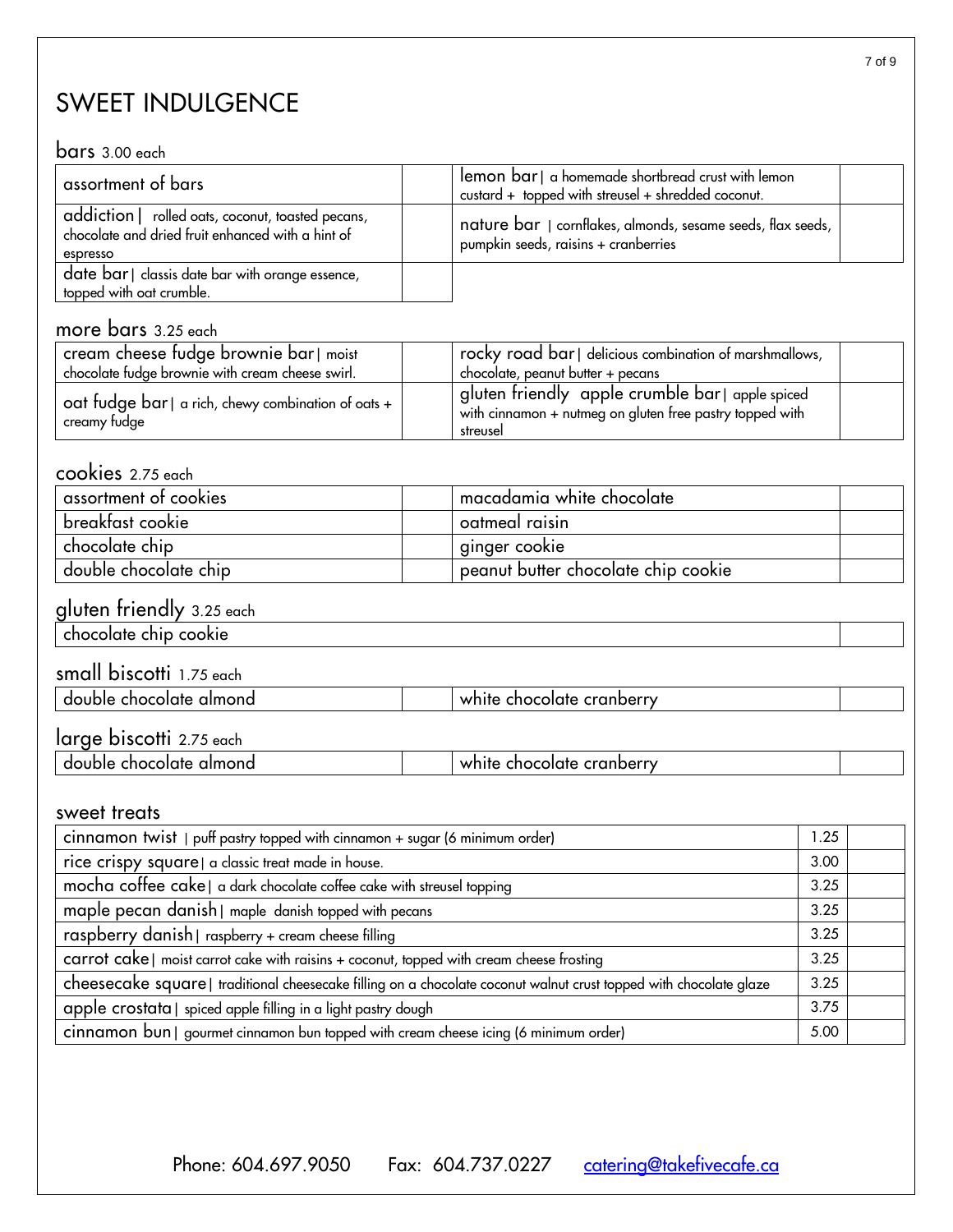## COLD BEVERAGES

## SELECTION

| ı | uĸ |  |  |
|---|----|--|--|

| .                    |                      |                                 |                |  |
|----------------------|----------------------|---------------------------------|----------------|--|
| apple juice<br>300mL | <b>275</b><br>2. I J | 300mL<br>cranberry juice        | 275<br><b></b> |  |
| orange juice 300ml   | つつち<br>2.7 J         | V8<br><b>tomato juice 355ml</b> | 27E<br>2. I J  |  |

## soft drinks

| $\mathsf{coke} \mid 355\text{ml}$ | 2.00 | <b>Sprite</b> 355mL | 2.00 |  |
|-----------------------------------|------|---------------------|------|--|
| $\det$ coke $\sin$ 355mL          | 2.00 | 355mL<br>′∪p∶       | 2.00 |  |
| ∣ginger ale  355mL                | 2.00 | iced tea            | 2.00 |  |

## italian soda

| san<br>araciata.<br>italian orange<br>pelledi<br>шо<br>araciaia <sup>,</sup> | $ \sim$<br>–.5∪ | -------<br>sar<br>ı lemon<br>, ∿eller<br>italian<br>monarc<br>ше | ∠.ລ∪_ |  |
|------------------------------------------------------------------------------|-----------------|------------------------------------------------------------------|-------|--|

### water

| \$2.00<br>500ml<br>'250m<br>.ate<br>$\overline{\phantom{a}}$<br>san<br>$ -$<br>water<br>. water<br><b>OKA</b><br>'IVA<br>hottler.<br>.50<br>$-10^{2}$<br>.nar<br>- 10 1 2<br>the contract of the contract of the |  |  |  |
|------------------------------------------------------------------------------------------------------------------------------------------------------------------------------------------------------------------|--|--|--|
|                                                                                                                                                                                                                  |  |  |  |